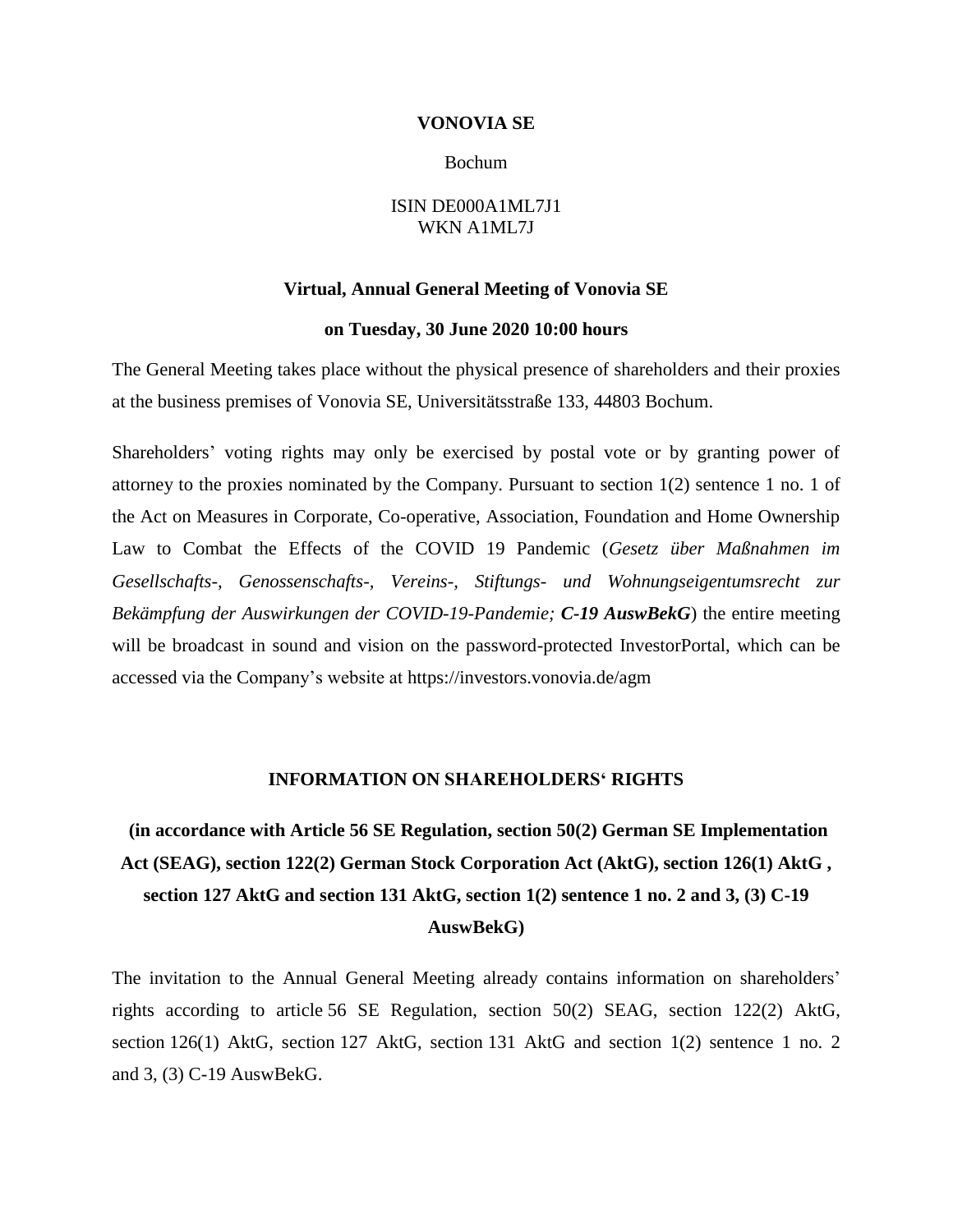The provisions for stock companies with their registered office in Germany, in particular those of the German Commercial Code (HGB) and the AktG, apply to Vonovia SE in accordance with the referring statutes of article 5, article 9(1) lit. c) ii), article 53 and article 61 SE Regulation, to the extent that the provisions of the SE Regulation do not provide otherwise.

The following remarks complement the information already contained in the invitation to the Annual General Meeting and serve as an additional explanation of the shareholder's rights.

# **1. Shareholders' Motions to add Items to the Agenda pursuant to Article 56 SE Regulation, section 50(2) SEAG, section 122(2) AktG, section 1(3) sentence 4 AuswBekG**

One or more shareholders, whose shares jointly equate to five per cent of the share capital, or to the sum of EUR 500,000.00 (this being equivalent to 500,000 shares), may demand that items be added to the agenda and be made public. This quorum is required for requests to add items to the agenda made by shareholders of a European company, (SE) pursuant to article 56 SE Regulation in conjunction with section 50(2) SEAG; section 50(2) SEAG corresponds with the rules stipulated in section 122(2) AktG.

Each new item must be accompanied by a justification or a proposed resolution.

The requests to add items to the agenda must be addressed to the Management Board in writing (section 126 German Civil Code, BGB) or in electronic form (§ 126a BGB) and must be received by the Company at least 14 days in advance of the meeting (section 1(3) sentence 4 AuswBekG), with the day of receipt and the date of the meeting not being included in this calculation. The deadline for the receipt of such requests is therefore, **24:00 hours on Monday, 15 June 2020**. Requests received subsequently will not be considered.

We ask that any requests to add items to the agenda be submitted to the following address: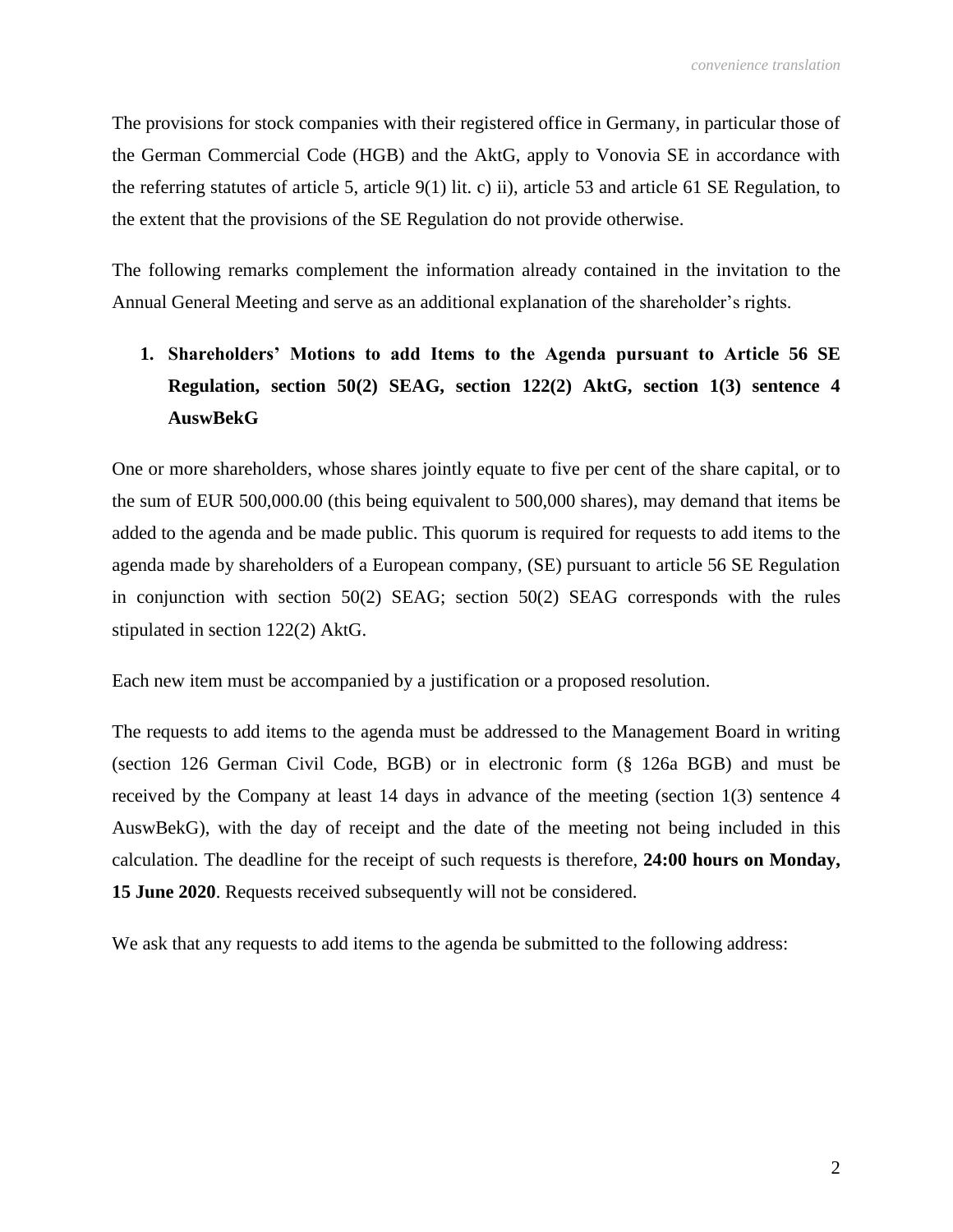Vonovia SE - Management Board - Universitätsstraße 133 44803 Bochum

If you use the electronic form (§ 126a BGB), please send a possible supplementary request via email to:

## hauptversammlung@vonovia.de

Additions to the agenda, which are to be published, shall be published in the Federal Gazette (*Bundesanzeiger*) immediately after receipt. They shall also be published on the Company's website at https://investors.vonovia.de/agm and the shareholders shall be notified of them, in accordance with section 125(1) sentence 3 and (2) AktG.

## **2. Shareholders' Countermotions and Appointment Proposals pursuant to section 126 and section 127 AktG**

Every shareholder has the right to file a countermotion in the Annual General Meeting in relation to specific items on the agenda, to contest proposals made by the Management Board and/or Supervisory Board. Countermotions, appointment proposals, and other inquiries from shareholders to the Annual General Meeting must be submitted to the following address only:

> Vonovia SE - Legal Department - Universitätsstraße 133 44803 Bochum fax number: +49 (0) 234 314 2944 email address: hauptversammlung@vonovia.de

Countermotions and appointment proposals sent to any other address do not have to be published.

A countermotion and the statement of its grounds does not need be published,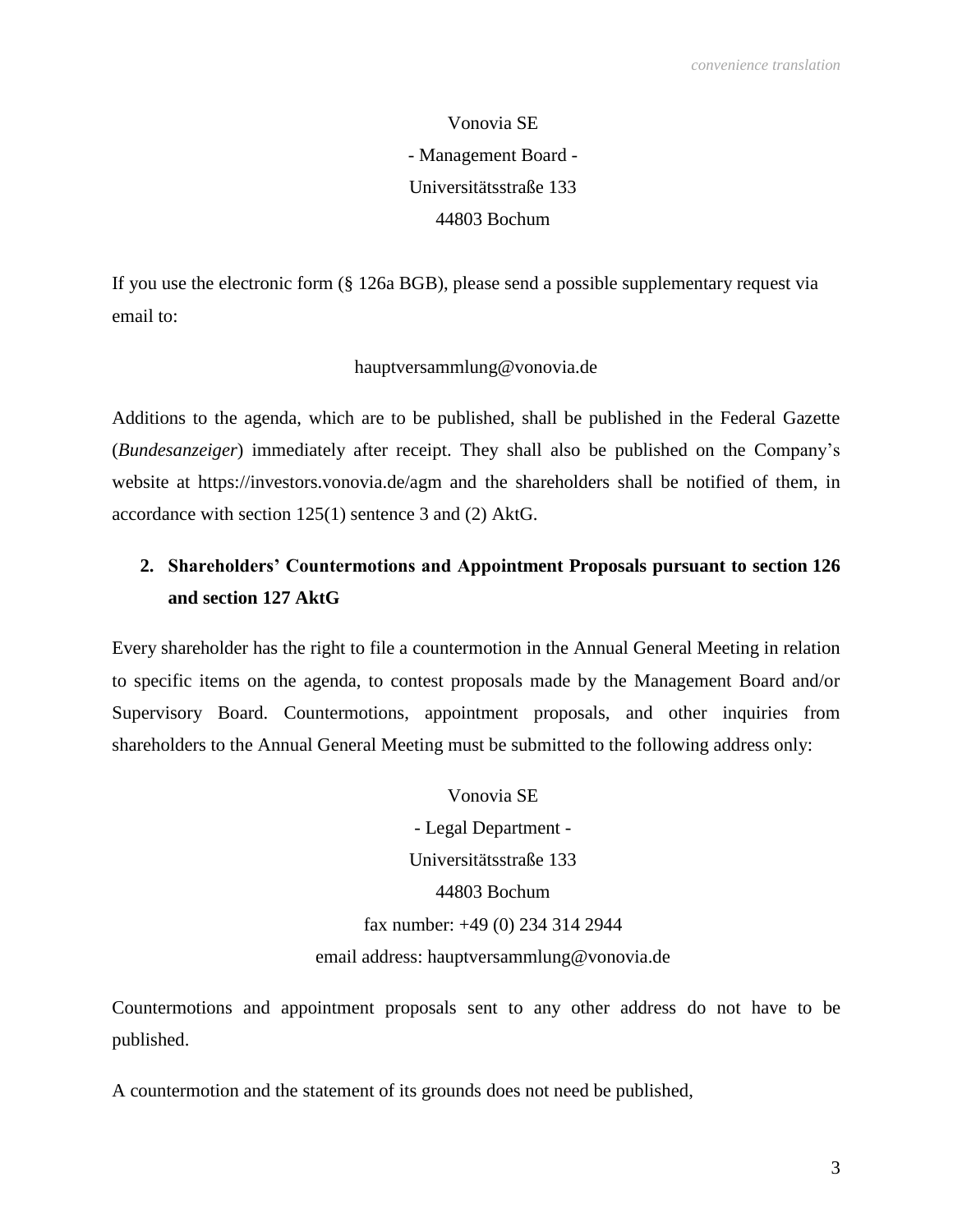- 1. insofar as the Management Board would become criminally liable through publication,
- 2. if the countermotion would result in a resolution by the Annual General Meeting, which would be illegal or would violate the articles of association,
- 3. if the justification contains statements which are obviously false or misleading in material respects, or which are libelous,
- 4. if a countermotion of such a shareholder based on the same facts has already been published with respect to a General Meeting of the Company pursuant to section 125 AktG,
- 5. if the same countermotion, brought by a shareholder and based on essentially identical grounds, has already been published pursuant to section 125 AktG, in at least two General Meetings of the Company within the past five years and fewer than onetwentieth of the share capital represented had voted in favour of this countermotion at the General Meeting,
- 6. if the shareholder indicates that he/she will neither attend nor be represented at the Annual General Meeting, or
- 7. if, within the past two years at two General Meetings, the shareholder has failed to make a countermotion communicated by him, or instructed one to be made on his behalf.

The same applies *mutatis mutandis* to the publication of appointment proposals. Additionally, the Management Board does not need to publish appointment proposals for the election of auditors, if such proposals do not include the name, the profession, and the place of residence of the individual being put forward, in case of legal persons, the name of the company and corporate seat. Appointment proposals may, but do not have to, be justified.

The justification for countermotions and appointment proposals do not have be published if they are longer than 5,000 characters in total. If several shareholders file countermotions with respect to the same resolution item, or make the same appointment proposal, the Management Board may combine such countermotions or appointment proposals and the respective justifications (if any).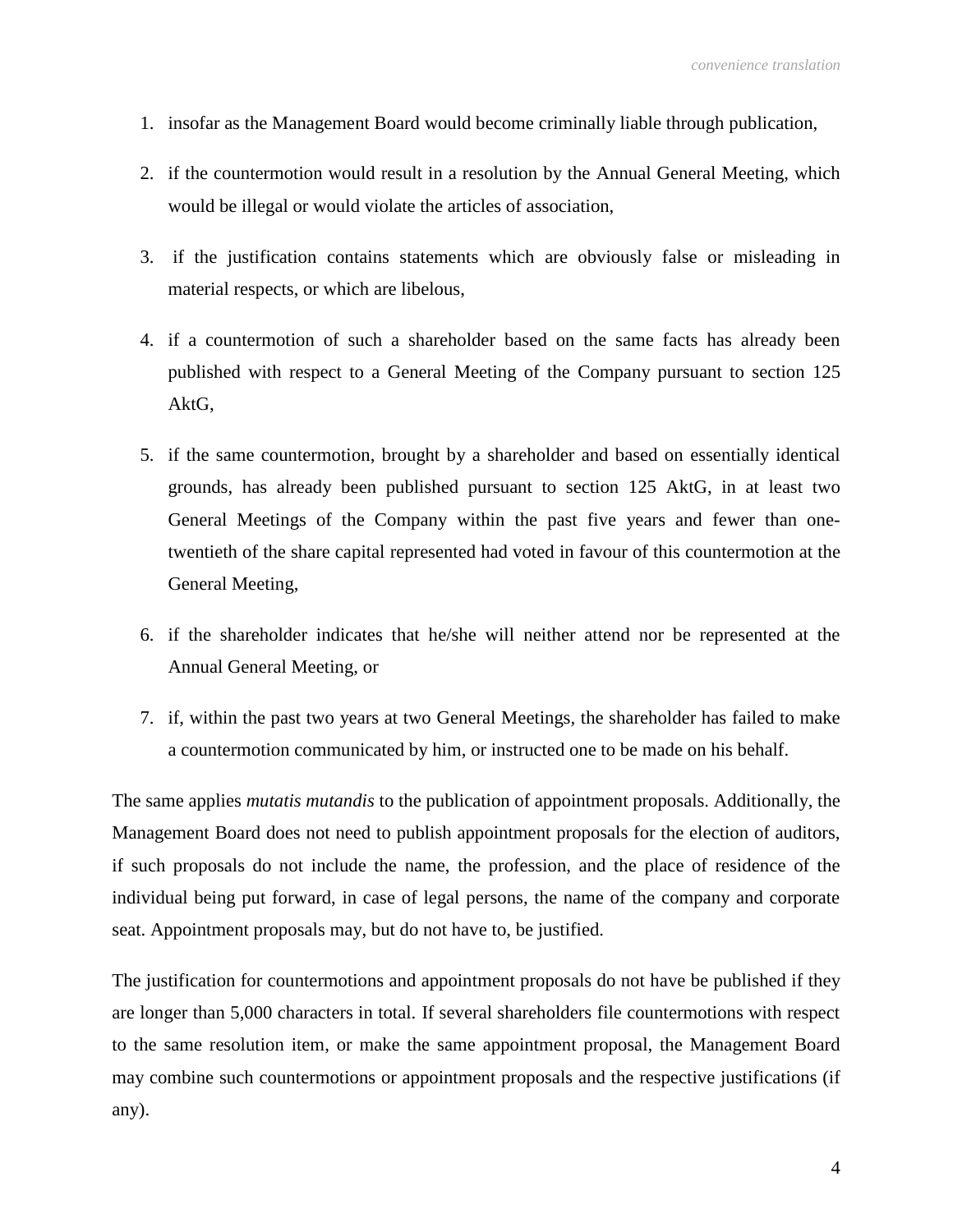Countermotions and proposals for the election received by the Company at the address below at least 14 days prior to the Annual General Meeting, with the day of receipt and the date of the meeting not being included in this calculation, in other words by **24:00 hours on Monday, 15 June 2020** at the latest, shall be immediately published in accordance with Sections 126, 127 AktG on the Company's website at https://investors.vonovia.de/agm together with the shareholder's name, any justification and any statement made by the management.

Countermotions and election proposals to be made accessible in accordance with sections 126 and 127 AktG will be considered to have been submitted in the Virtual Annual General Meeting if the shareholder making the request has duly registered for the Annual General Meeting.

## **3. Opportunity for Shareholders to ask Questions by Electronic Communication**

Pursuant to section 131(1) AktG, the Management Board must, upon request, provide each shareholder with information regarding the Company's affairs insofar as such information is necessary for the proper assessment of an item of the Agenda. This obligation to provide information on the part of the Management Board applies equally to the Company's legal and business relations with an affiliated company, the Group's situation and the companies included in the consolidated financial statements. The Managing Board may refuse to provide information,

- 1. to the extent that providing such information is, according to sound business judgment, likely to cause material damage to the Company or an affiliated company;
- 2. to the extent that such information relates to tax valuations or the amount of certain taxes;
- 3. with regard to the difference between the value at which items are shown in the annual balance sheet and the higher market value of such items, unless the Annual General Meeting is to approve the annual financial statements;
- 4. with regard to the methods of classification and valuation, if disclosure of such methods in the notes suffices to provide a clear view of the actual condition of the Company's assets, financial position and profitability within the meaning of section 264(2) HGB; the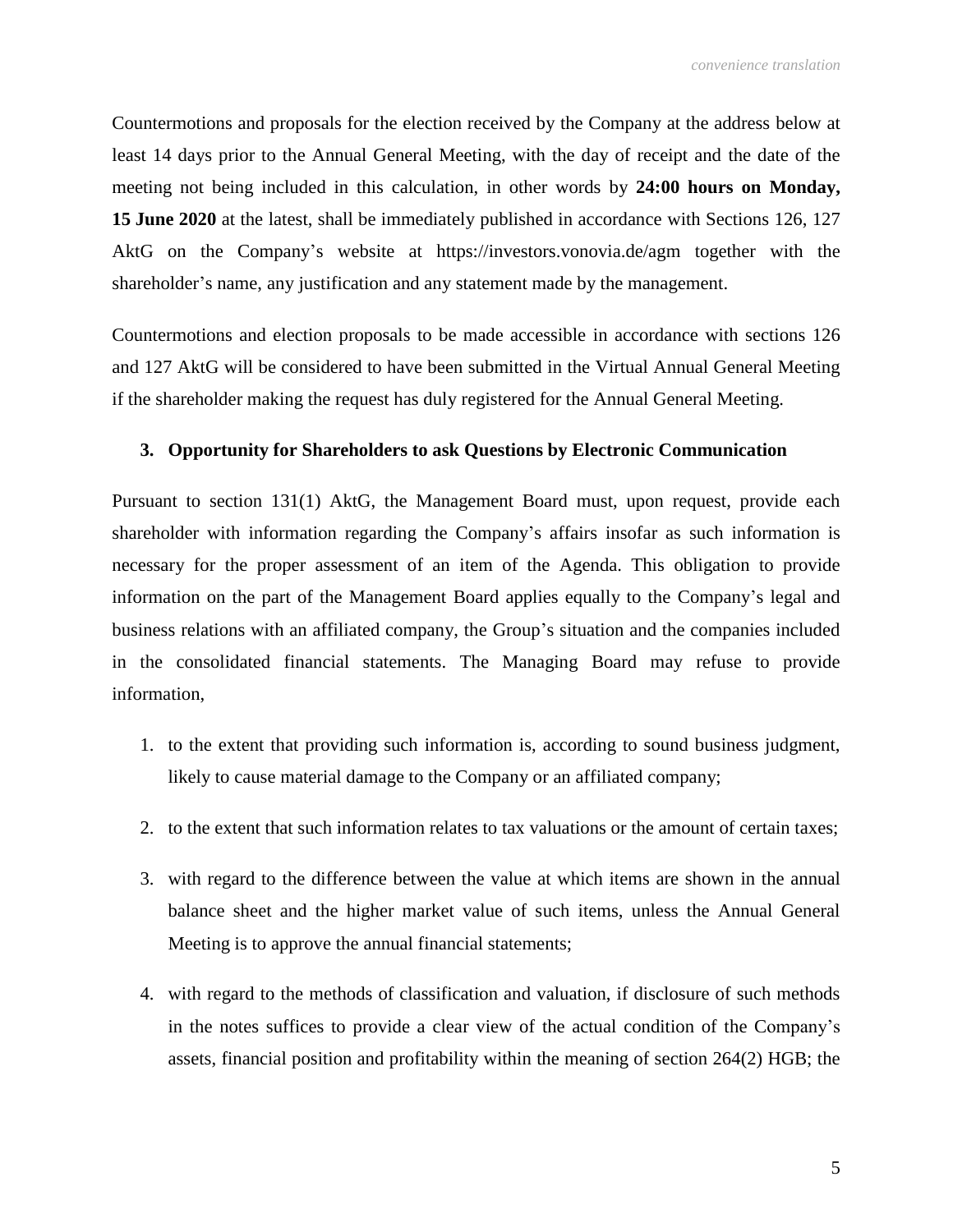foregoing shall not apply if the Annual General Meeting is to approve the annual financial statements;

- 5. if provision thereof would render the Management Board criminally liable; or
- 6. if the information is continuously available on the Company's website seven or more days prior to the Annual General Meeting as well as during the Annual General Meeting.

The shareholders' right to information is considerably restricted in the case of a Virtual General Meeting pursuant to section 1(2) C-19 AuswBekG. Under this, the shareholders may only ask questions by way of electronic communication (section 1(2) sentence 1 no. 3 C-19 AuswBekG). The Management Board may also stipulate that questions must be submitted at least two days before the Annual General Meeting. The Management Board of Vonovia SE has made use of this option with the approval of the Supervisory Board. In accordance with section 1(2) sentence 2 C-19 AuswBekG – by derogation from section 131 AktG – the Management Board will only decide on answers to questions by employing its due and proper discretion. According to the explanatory memorandum to section 1(2) sentence 2 C-19 AuswBekG, the management are not required to answer all questions under any circumstances; they can summarize questions and select meaningful questions in the interest of the other shareholders. In doing so, they may give preference to shareholders' associations and institutional investors holding significant numbers of voting rights. Duly registered shareholders may ask questions by way of electronic communication (see section 1(2) sentence 1 no. 3 C-19 AuswBekG). Any questions must be submitted at the latest two days before the Annual General Meeting, i.e. by **Saturday, 27 June 2020 (24:00 hours)**, via the Company's InvestorPortal accessible at the Internet address https://investors.vonovia.de/agm. It is not possible to submit questions by other means.

Questions can no longer be submitted after expiry of the aforementioned deadline. It is intended that the names of those asking the questions will generally be stated as part of the Q&A process. In this respect please note the further explanations on shareholders' rights and on data protection at the end of this invitation notice. Further information on the processing of personal data and on the rights you are entitled to according to the EU data protection basic regulation can be found at any time on our website at https://investoren.vonovia.de/websites/vonovia/English/6080/dataprivacy.html.